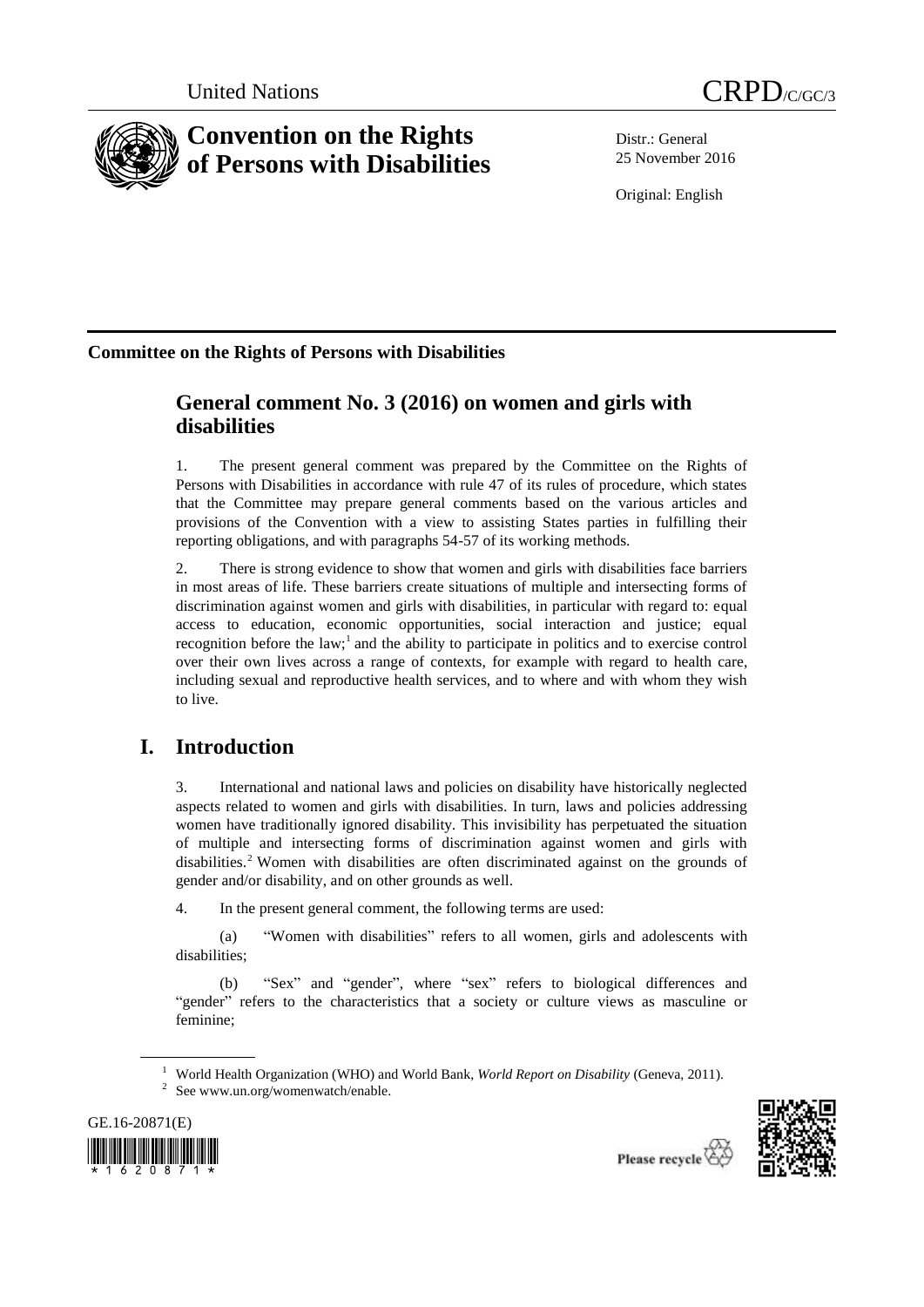(c) "Multiple discrimination" refers to a situation in which a person experiences discrimination on two or more grounds, leading to discrimination that is compounded or aggravated.<sup>3</sup> "Intersectional discrimination" refers to a situation where several grounds interact with each other at the same time in such a way as to be inseparable.<sup>4</sup> Grounds for discrimination include age, disability, ethnic, indigenous, national or social origin, gender identity, political or other opinion, race, refugee, migrant or asylum seeker status, religion, sex and sexual orientation.

5. Women with disabilities are not a homogenous group. They include indigenous women; refugee, migrant, asylum-seeking and internally displaced women; women in detention (hospitals, residential institutions, juvenile or correctional facilities and prisons); women living in poverty; women from different ethnic, religious and racial backgrounds; women with multiple disabilities and high levels of support; women with albinism; and lesbian, bisexual and transgender women, as well as intersex persons. The diversity of women with disabilities also includes all types of impairments, in other words physical, psychosocial, intellectual or sensory conditions that may or may not come with functional limitations. Disability is understood as the social effect of the interaction between individual impairment and the social and material environment, as described in article 1 of the Convention on the Rights of Persons with Disabilities.

6. Gradual changes in law and policy have occurred since the 1980s and the recognition of women with disabilities has increased. Jurisprudence developed under the Convention on the Rights of the Child and the Convention on the Elimination of All Forms of Discrimination against Women have highlighted concerns that need to be addressed regarding women and girls with disabilities and recommendations to be implemented. At a policy level, various United Nations bodies have started addressing issues facing women with disabilities and a number of regional strategies addressing disability-inclusive development include them.

7. Article 6 of the Convention on the Rights of Persons with Disabilities is a response to the lack of recognition of the rights of women and girls with disabilities, who worked hard to have that article included in the treaty. Article 6 reinforces the non-discriminatory approach of the Convention, in particular in respect of women and girls, and requires that States parties go beyond refraining from taking discriminatory actions to adopting measures aimed at the development, advancement and empowerment of women and girls with disabilities and the promotion of measures to empower them by recognizing that they are distinct rights holders, providing channels to have their voice heard and to exercise agency, raising their self-confidence and increasing their power and authority to take decisions in all areas affecting their lives. Article 6 should guide States parties to comply with their Convention-related responsibilities to promote, protect and fulfil the human rights of women and girls with disabilities, from a human rights-based approach and a development perspective.

8. Gender equality is central to human rights. Equality is a fundamental human rights principle that is inherently relative and context-specific. Ensuring the human rights of women requires, first and foremost, a comprehensive understanding of the social structures and power relations that frame laws and policies, as well as of economic and social dynamics, family and community life, and cultural beliefs. Gender stereotypes can limit women's capacity to develop their own abilities, pursue professional careers and make choices about their lives and life plans. Both hostile/negative and seemingly benign

<sup>&</sup>lt;sup>3</sup> See Committee on the Elimination of Discrimination against Women, general recommendation No. 25 (2004) on temporary special measures, para. 12.

<sup>&</sup>lt;sup>4</sup> Ibid., general recommendation No. 28 (2010) on the core obligations of States parties under article 2 of the Convention on the Elimination of All Forms of Discrimination against Women, para. 18.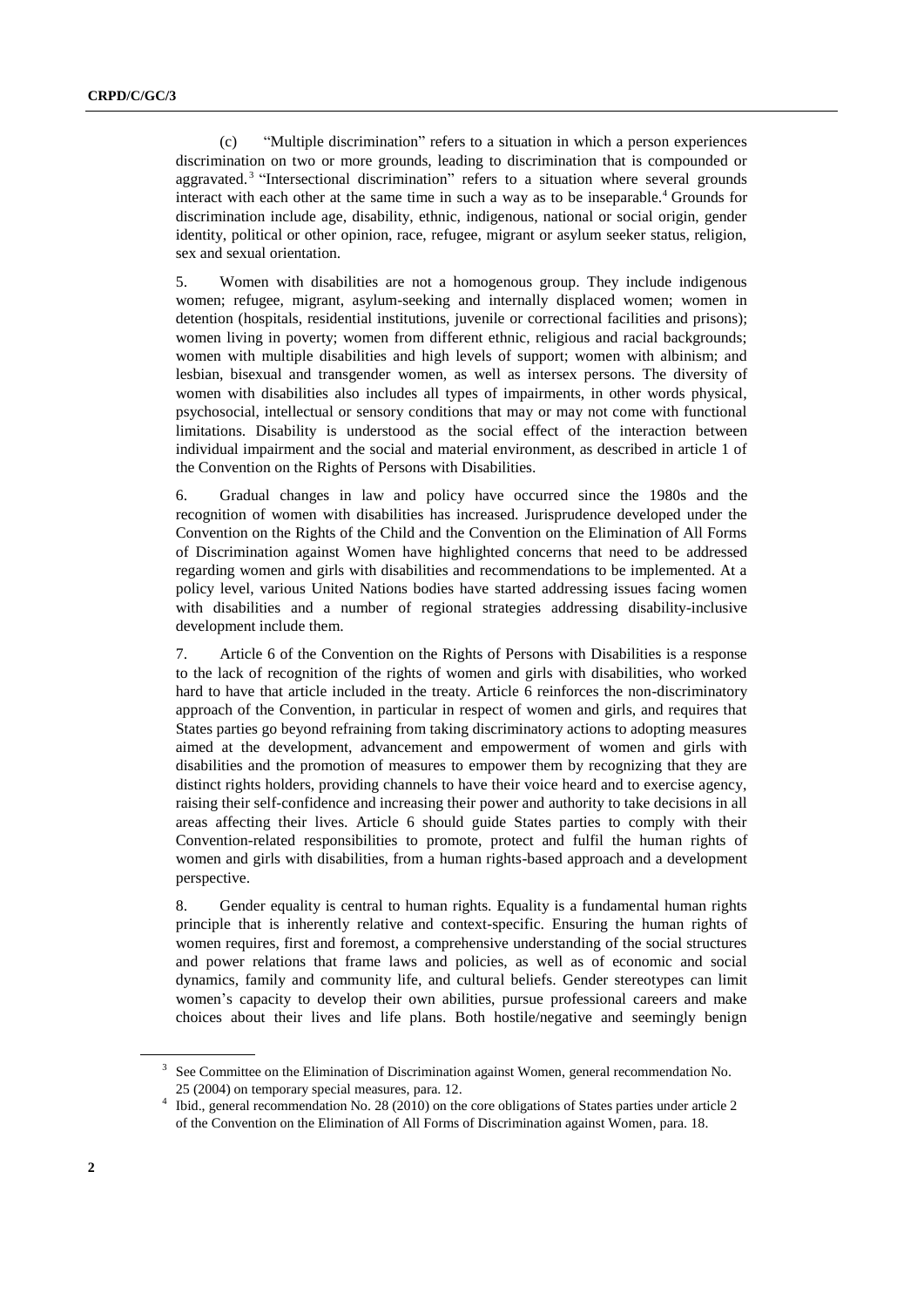stereotypes can be harmful. Harmful gender stereotypes need to be recognized and addressed in order to promote gender equality. The Convention enshrines an obligation to combat stereotypes, prejudices and harmful practices relating to persons with disabilities, including those based on sex and age, in all areas of life.

9. Article 6 is a binding non-discrimination and equality provision that unequivocally outlaws discrimination against women with disabilities and promotes equality of opportunity and equality of outcomes. Women and girls with disabilities are more likely to be discriminated against than men and boys with disabilities and women and girls without disabilities.

10. The Committee notes that the contributions made during its half-day of general discussion on women and girls with disabilities, held during its ninth session in April 2013, highlighted a range of topics and identified three main subjects of concern with respect to the protection of their human rights: violence, sexual and reproductive health and rights, and discrimination. Furthermore, in its concluding observations on women with disabilities, the Committee has expressed concern about: the prevalence of multiple discrimination and of intersectional discrimination against women with disabilities; <sup>5</sup> the discrimination experienced by women and girls with disabilities on account of their gender, disability and other factors<sup>6</sup> that are not sufficiently addressed in legislation and policies;<sup>7</sup> the right to life;<sup>8</sup> equal recognition before the law;<sup>9</sup> the persistence of violence against women and girls with disabilities, <sup>10</sup> including sexual violence<sup>11</sup> and abuse; <sup>12</sup> forced sterilization; <sup>13</sup> female genital mutilation;<sup>14</sup> sexual and economic exploitation;<sup>15</sup> institutionalization;<sup>16</sup> the lack of or insufficient participation of women with disabilities in decision-making processes  $17$  in public and political life; <sup>18</sup> the lack of inclusion of a gender perspective in disability policies;<sup>19</sup> the lack of a disability-rights perspective in policies promoting gender equality;<sup>20</sup> and the lack of or insufficient number of specific measures to promote the education and employment of women with disabilities. $21$ 

## **II. Normative content**

11. The present general comment reflects an interpretation of article 6 that is premised on the general principles outlined in article 3 of the Convention, namely: respect for the inherent dignity, individual autonomy, including the freedom to make one's own choices, and independence of persons; non-discrimination; full and effective participation and inclusion in society; respect for difference and acceptance of persons with disabilities as

<sup>5</sup> See, for example, CRPD/C/SLV/CO/1, para. 17, and CRPD/C/UKR/CO/1, para. 9.

<sup>6</sup> See, for example, CRPD/C/AUT/CO/1, para. 17, and CRPD/C/ECU/CO/1, para. 16.

<sup>7</sup> See, for example, CRPD/C/BRA/CO/1, para. 16, and CRPD/C/EU/CO/1, para. 20

<sup>8</sup> See, for example, CRPD/C/MEX/CO/1, para. 34, CRPD/C/AZE/CO/1, para. 18.

<sup>9</sup> See, for example, CRPD/C/ARG/CO/1, para. 31.

<sup>&</sup>lt;sup>10</sup> See, for example, CRPD/C/BEL/CO/1, para. 30.

See, for example, CRPD/C/AUS/CO/1, para. 16, and CRPD/C/CHN/CO/1 and Corr.1, paras. 57, 65 and 90.

<sup>&</sup>lt;sup>12</sup> See, for example, CRPD/C/SLV/CO/1, para. 37, and CRPD/C/CZE/CO/1, para. 34.

<sup>&</sup>lt;sup>13</sup> See, for example, CRPD/C/MUS/CO/1, para. 29, and CRPD/C/NZL/CO/1, para. 37.<br><sup>14</sup> See for property CRPD/C/CAP/CO/1, para. 40, and CRPD/C/KEN/CO/1, para. 22.

<sup>&</sup>lt;sup>14</sup> See, for example, CRPD/C/GAB/CO/1, para. 40, and CRPD/C/KEN/CO/1, para. 33.<br><sup>15</sup> See for properly CRPD/C/DOM/CO/1, para. 22, and CRPD/C/DDV/CO/1, para. 17

<sup>&</sup>lt;sup>15</sup> See, for example, CRPD/C/DOM/CO/1, para. 32, and CRPD/C/PRY/CO/1, para.17.<br><sup>16</sup> See, for example, CRPD/C/URV/CO/1, para. 22, and CRPD/C/SV*V*/CO/1, para.55.

<sup>&</sup>lt;sup>16</sup> See, for example, CRPD/C/HRV/CO/1, para. 23, and CRPD/C/SVK/CO/1, para. 55.<br><sup>17</sup> See for propella CRPD/C/OAT/CO/1, para. 12, and CRPD/C/ECU/CO/1, paras. 12

See, for example, CRPD/C/QAT/CO/1, para. 13, and CRPD/C/ECU/CO/1, paras. 12 and 16.

<sup>&</sup>lt;sup>18</sup> See, for example, CRPD/C/CRI/CO/1, para. 13, and CRPD/C/ECU/CO/1, para. 16.

<sup>&</sup>lt;sup>19</sup> See, for example, CRPD/C/SWE/CO/1, para. 13, and CRPD/C/KOR/CO/1, para. 13.

<sup>&</sup>lt;sup>20</sup> See, for example, CRPD/C/AZE/CO/1, para. 16, and CRPD/C/ESP/CO/1, para. 21.

<sup>&</sup>lt;sup>21</sup> See, for example, CRPD/C/DNK/CO/1, para. 18, and CRPD/C/NZL/CO/1, para. 16.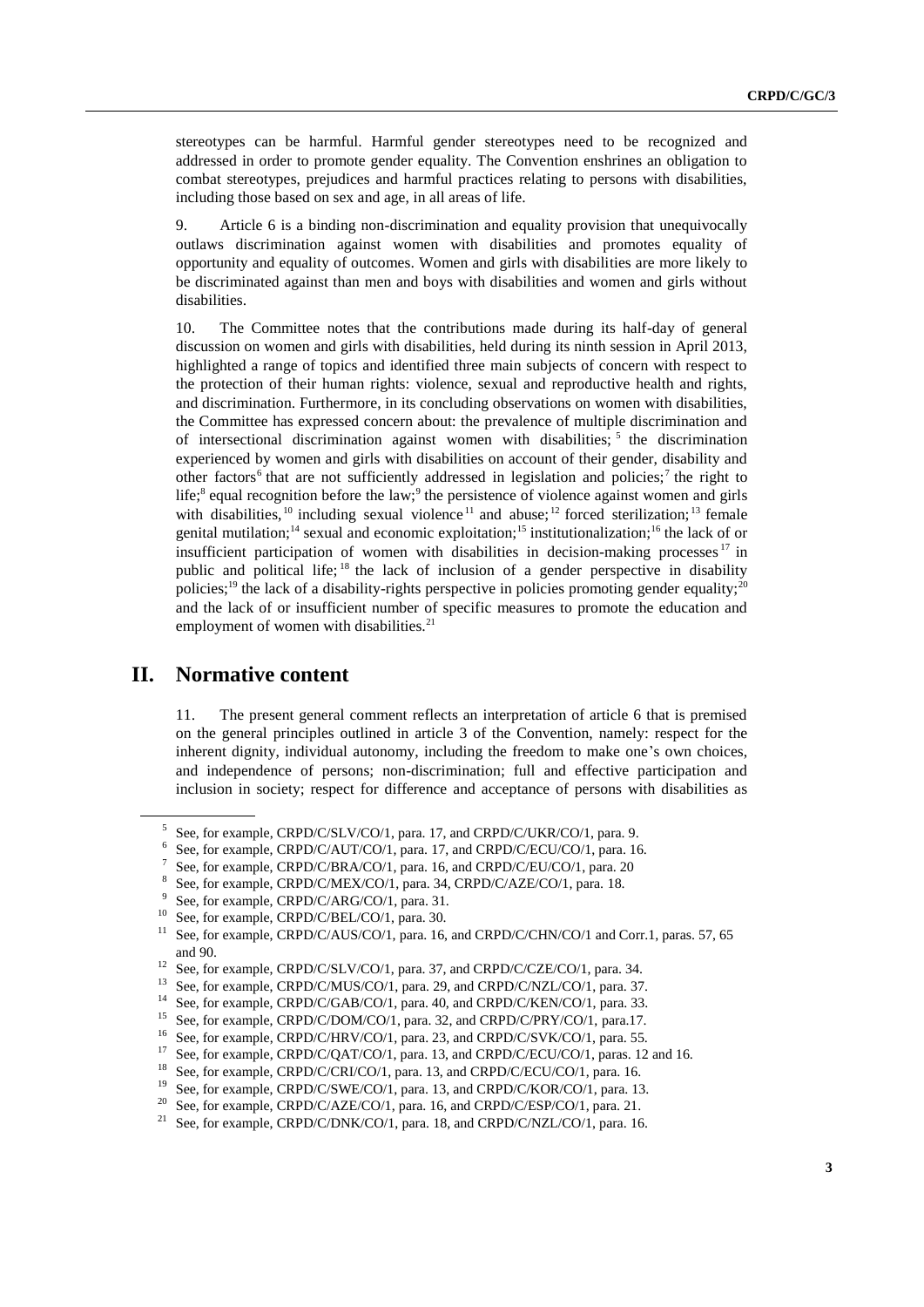part of human diversity and humanity; equality of opportunity; accessibility; equality between men and women; and respect for the evolving capacities of children with disabilities and respect for the right of children with disabilities to preserve their identities.

12. Article 6 is a cross-cutting article related to all the other articles of the Convention. It should remind States parties to include the rights of women and girls with disabilities in all actions aimed at implementing the Convention. In particular, positive measures need to be taken in order to ensure that women with disabilities are protected against multiple discrimination and can enjoy human rights and fundamental freedoms on an equal basis with others.

### **Article 6 (1)**

13. Article 6 (1) recognizes that women with disabilities are subject to multiple discrimination and requires that States parties take measures to ensure the full and equal enjoyment by women with disabilities of all human rights and fundamental freedoms. The Convention refers to multiple discrimination in article 5 (2), which not only requires States parties to prohibit any kind of discrimination based on disability, but also to protect against discrimination on other grounds.<sup>22</sup> The Committee has included, in its jurisprudence, reference to measures to address multiple and intersectional discrimination.<sup>23</sup>

14. "Discrimination on the basis of disability" is defined in article 2 of the Convention as any distinction, exclusion or restriction on the basis of disability that has the purpose or effect of impairing or nullifying the recognition, enjoyment or exercise, on an equal basis with others, of all human rights and fundamental freedoms in the political, economic, social, cultural, civil or any other field. It includes all forms of discrimination, including denial of reasonable accommodation. "Discrimination against women" is defined in article 1 of the Convention on the Elimination of All Forms of Discrimination against Women as any distinction, exclusion or restriction made on the basis of sex that has the effect or purpose of impairing or nullifying the recognition, or enjoyment or exercise by women, irrespective of their marital status, on a basis of equality of men and women, of human rights and fundamental freedoms in the political, economic, social, cultural, civil or any other field.

15. In article 2 of the Convention on the Rights of Persons with Disabilities, "reasonable accommodation" is defined as necessary and appropriate modifications and adjustments not imposing a disproportionate or undue burden, where needed in a particular case, to ensure to persons with disabilities the enjoyment or exercise on an equal basis with others of all human rights and fundamental freedoms. Consequently, and in line with article 5 (2) of the Convention, States parties must guarantee to persons with disabilities equal and effective legal protection against discrimination on all grounds. In its recent jurisprudence, the Committee on the Elimination of Discrimination against Women has made reference to reasonable accommodation in connection to women with disabilities' access to employment.<sup>24</sup> The duty to provide reasonable accommodation is an ex nunc duty, meaning that it is enforceable from the moment a person requests it in a given situation in order to enjoy his or her rights on an equal basis in a particular context. Failure to provide reasonable accommodation for women with disabilities may amount to discrimination

<sup>&</sup>lt;sup>22</sup> See Committee on the Elimination of Discrimination against Women, general recommendation No. 25, para. 12.

 $^{23}$  See CRPD/C/MUS/CO/1, CRPD/C/BRA/CO/1, CRPD/C/CZE/CO/1, CRPD/C/DNK/CO/1, CRPD/C/AUS/CO/1, CRPD/C/SWE/CO/1 and CRPD/C/DEU/CO/1, among others.

<sup>&</sup>lt;sup>24</sup> See, for example[, CEDAW/C/HUN/CO/7-8](http://uhri.ohchr.org/document/index/9c08d572-ded7-4e41-8f29-8ace7e6678bb) and Corr.1, para. 45.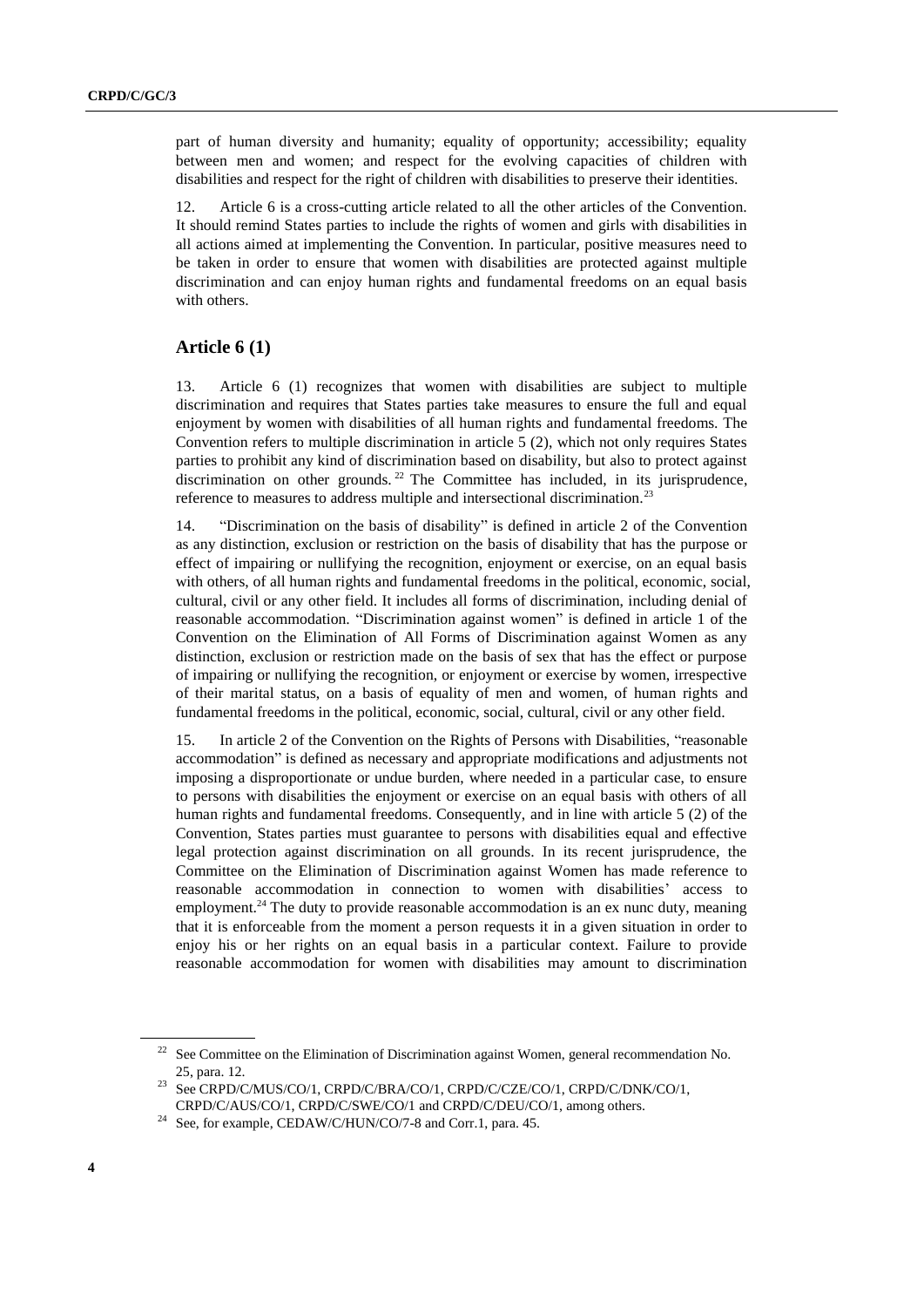under articles 5 and  $6<sup>25</sup>$  An example of reasonable accommodation could be an accessible facility in the workplace that would allow a woman with a disability to breastfeed.

16. The concept of intersectional discrimination recognizes that individuals do not experience discrimination as members of a homogenous group but, rather, as individuals with multidimensional layers of identities, statuses and life circumstances. It acknowledges the lived realities and experiences of heightened disadvantage of individuals caused by multiple and intersecting forms of discrimination, which requires targeted measures to be taken with respect to disaggregated data collection, consultation, policymaking, the enforceability of non-discrimination policies and the provision of effective remedies.

17. Discrimination against women and girls with disabilities can take many forms: (a) direct discrimination; (b) indirect discrimination; (c) discrimination by association; (d) denial of reasonable accommodation; and (e) structural, or systemic, discrimination. Irrespective of the form it takes, the impact of discrimination violates the rights of women with disabilities:

(a) Direct discrimination occurs when women with disabilities are treated less favourably than another person in a similar situation for a reason related to a prohibited ground. It also includes detrimental acts or omissions on the basis of prohibited grounds where there is no comparable similar situation.<sup>26</sup> For example, direct discrimination occurs when the testimonies of women with intellectual or psychosocial disabilities are dismissed in court proceedings because of legal capacity, thus denying those women justice and effective remedies as victims of violence;

(b) Indirect discrimination refers to laws, policies or practices that appear neutral when taken at face value but that nonetheless have a disproportionately negative impact<sup>27</sup> on women with disabilities. For example, health-care facilities may appear neutral but are discriminatory when they do not include accessible examination beds for gynaecological screenings;

(c) Discrimination by association is discrimination against persons on the basis of their association with a person with a disability. Often, women in a caregiver role experience discrimination by association. For example, the mother of a child with a disability may be discriminated against by a potential employer who fears that she may be a less engaged or available worker because of her child;

(d) Denial of reasonable accommodation is discrimination that occurs when necessary and appropriate modifications and adjustments (that do not impose a disproportionate or undue burden) are denied despite being needed to ensure that women with disabilities enjoy, on an equal basis with others, their human rights and fundamental freedoms. <sup>28</sup> For example, a woman with a disability may be denied reasonable accommodation if she cannot undergo a mammogram at a health centre owing to the physical inaccessibility of the built environment;

(e) Structural, or systemic, discrimination is reflected in hidden or overt patterns of discriminatory institutional behaviour, discriminatory cultural traditions and discriminatory social norms and/or rules. Harmful gender and disability stereotyping, which can lead to such discrimination, is inextricably linked to a lack of policies, regulations and services specifically for women with disabilities. For example, owing to stereotyping based on the intersection of gender and disability, women with disabilities may face barriers when

<sup>&</sup>lt;sup>25</sup> Committee on the Rights of Persons with Disabilities, general comment No. 2 (2014) on accessibility.

<sup>&</sup>lt;sup>26</sup> See Committee on Economic, Social and Cultural Rights, general comment No. 20 (2009) on nondiscrimination in economic, social and cultural rights, para. 10.

 $\frac{27}{28}$  Ibid.

See article 2 of the Convention on the Rights of Persons with Disabilities.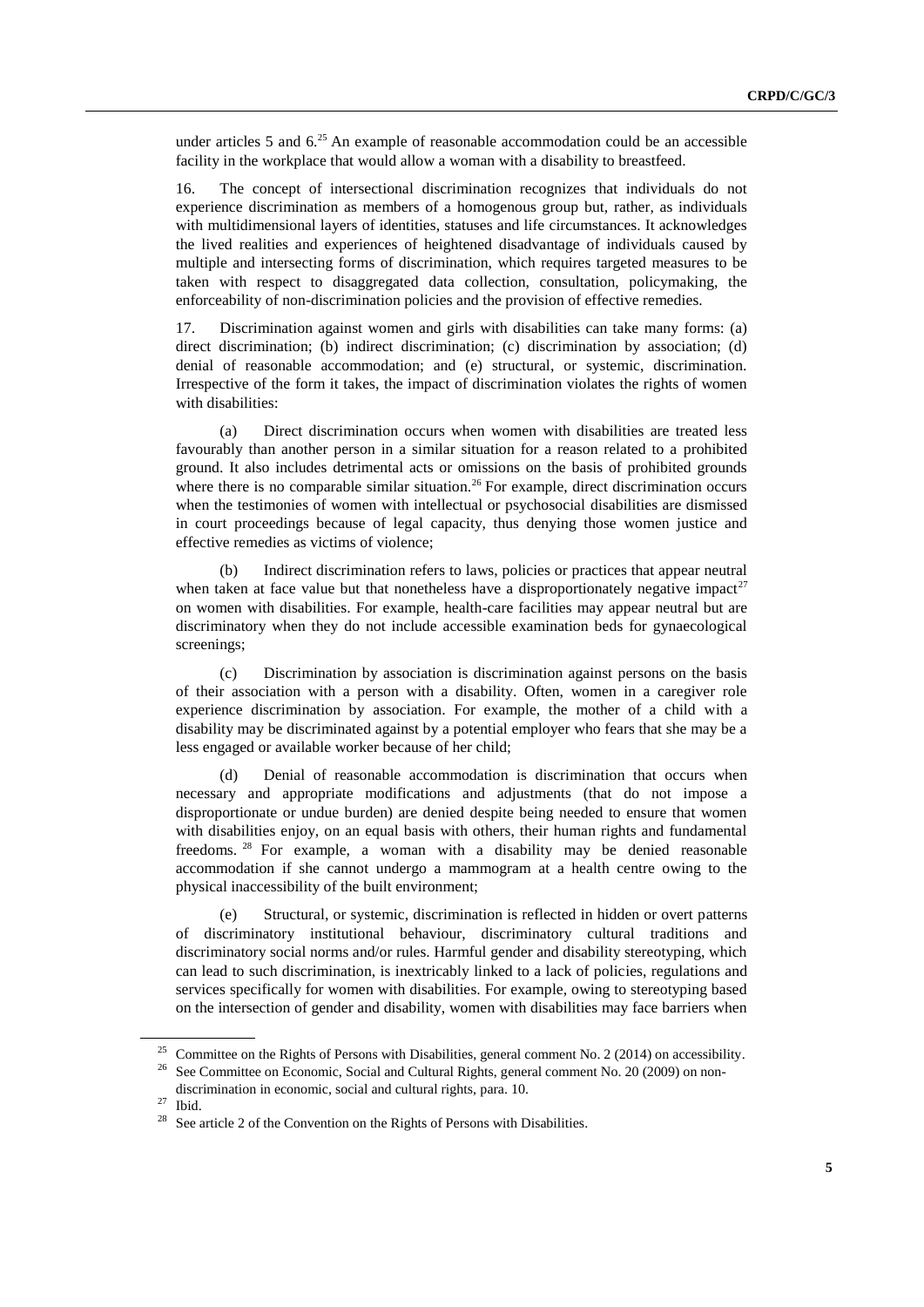reporting violence, such as disbelief and dismissal by the police, prosecutors and courts. Likewise, harmful practices are strongly connected to and reinforce socially constructed gender roles and power relations that can reflect negative perceptions of, or discriminatory beliefs regarding, women with disabilities, such as the belief that men with HIV/AIDS can be cured by engaging in sexual intercourse with women with disabilities.<sup>29</sup> The lack of awareness, training and policies to prevent harmful stereotyping of women with disabilities by public officials, be they teachers, health service providers, police officers, prosecutors or judges, and by the public at large can often lead to the violation of rights.

18. Women with disabilities are subject to multiple discrimination not only in the public realm, but also in the private sphere, for example, within the family or in relation to private social service providers. International human rights law has long acknowledged State party responsibility for discrimination perpetrated by private, non-State actors.<sup>30</sup> States parties must adopt legal provisions and procedures that explicitly recognize multiple discrimination to ensure complaints made on the basis of more than one ground of discrimination are considered in determining both liability and remedies.

### **Article 6 (2)**

19. Article 6 (2) addresses the development, advancement and empowerment of women. It assumes that the rights enshrined in the Convention can be guaranteed to women if States parties strive to achieve and promote these rights using the appropriate means and in all of the areas addressed by the Convention.

20. In line with the Convention, States parties must take "all appropriate measures" to ensure and promote the full realization of all human rights and fundamental freedoms for all persons with disabilities. Measures can be of a legislative, educational, administrative, cultural, political, linguistic or other nature. Measures are appropriate if they respect the principles of the Convention, including the goal of guaranteeing to women with disabilities the exercise and enjoyment of the human rights and fundamental freedoms set out in the Convention. Measures may be temporary or long-lasting and should overcome de jure and de facto inequality. While temporary special measures such as quotas might be necessary to overcome structural, or systemic, multiple discrimination, long-lasting measures such as reforming laws and policies to ensure the equal participation of women with disabilities in all areas of life are essential prerequisites for achieving substantive equality for women with disabilities.

21. All measures must ensure the full development, advancement and empowerment of women with disabilities. Although development relates to economic growth and the eradication of poverty, it is not limited to those areas. While gender- and disability-sensitive development measures in the areas of education, employment, income-generation and combating violence, among others, may be appropriate to ensure the full economic empowerment of women with disabilities, additional measures are necessary with regard to health and participation in politics, culture and sports.

22. In order to advance and empower women with disabilities, measures must go beyond the goal of development and also aim at improving the situation of women with

<sup>&</sup>lt;sup>29</sup> See A/HRC/20/5 and Corr.1, para. 24.

See Human Rights Committee, general comments No. 18 (1989) on non-discrimination, para. 9, and No. 28 (2000) on the equality of rights between men and women, para. 31; Committee on Economic, Social and Cultural Rights, general comment No. 20, para. 11; Committee on the Elimination of Discrimination against Women, general recommendation No. 28, para. 9; and Committee on the Elimination of Racial Discrimination, general comment No. 25 (2000) on gender-related dimensions of racial discrimination, paras. 1 and 2.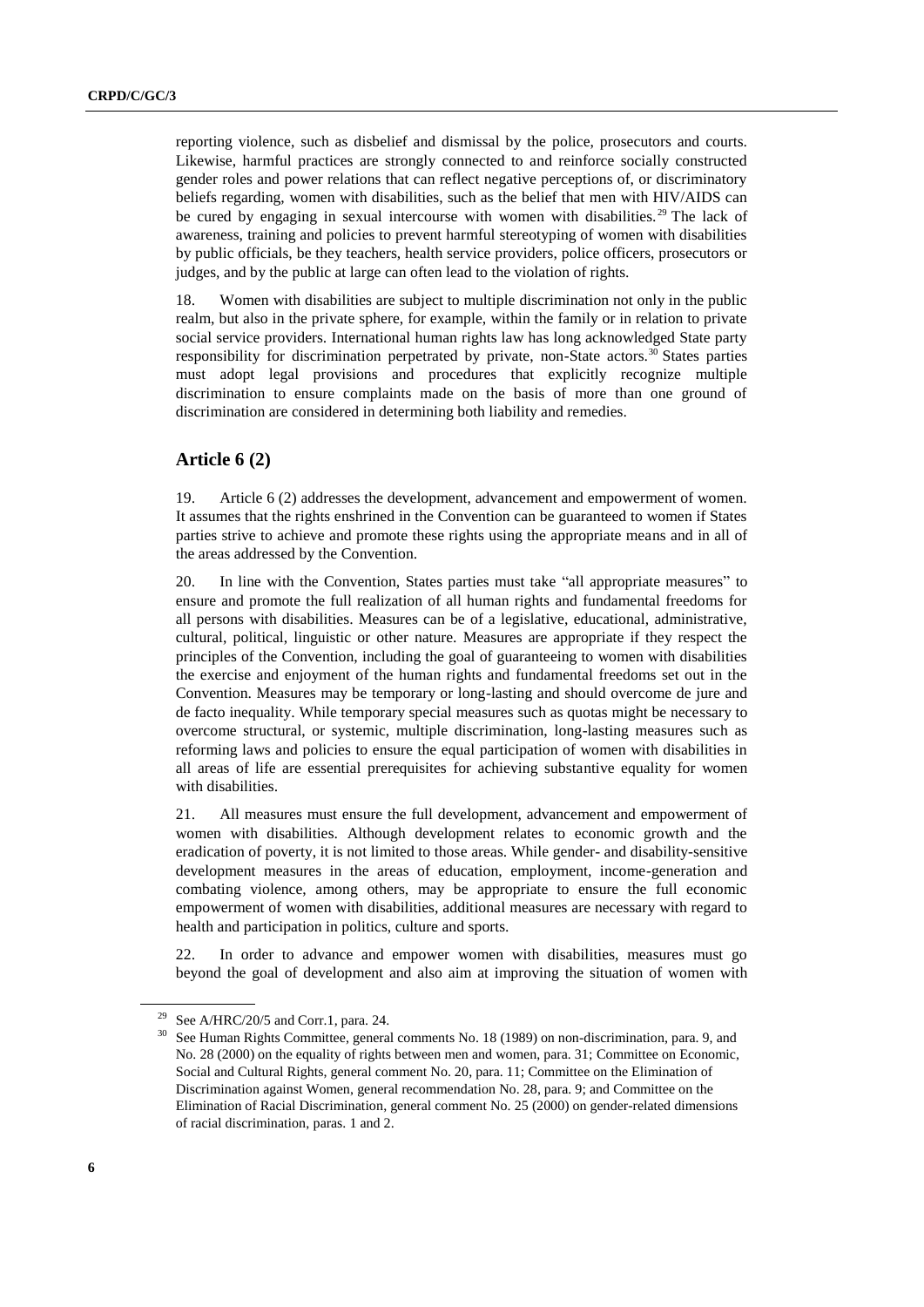disabilities throughout their lifespan. It is not enough to take women with disabilities into account when designing development measures; rather, women with disabilities must also be able to participate in and contribute to society.

23. In line with a human rights-based approach, ensuring the empowerment of women with disabilities means promoting their participation in public decision-making. Women and girls with disabilities have historically encountered many barriers to participation in public decision-making. Owing to power imbalances and multiple forms of discrimination, they have had fewer opportunities to establish or join organizations that can represent their needs as women and persons with disabilities. States parties should reach out directly to women and girls with disabilities and establish adequate measures to guarantee that their perspectives are fully taken into account and that they will not be subjected to any reprisals for expressing their points of view and concerns, especially in relation to sexual and reproductive health and rights, as well as gender-based violence, including sexual violence. Finally, States parties must promote the participation of representative organizations of women with disabilities, not just disability-specific consultative bodies and mechanisms.<sup>31</sup>

## **III. States parties' obligations**

24. States parties to the Convention have an obligation to respect, protect and fulfil the rights of women with disabilities, both under article 6 and under all other substantive provisions, in order to guarantee them the enjoyment and exercise of all human rights and fundamental freedoms. These duties imply taking legal, political, administrative, educational and other measures.

25. The obligation to respect requires States parties to refrain from interfering with the enjoyment of the rights of women with disabilities. As such, existing laws, regulations, customs and practices that constitute discrimination against women with disabilities must be abolished. Laws that do not allow women with disabilities to marry or choose the number and spacing of their children on an equal basis with others are common examples of such discrimination. Furthermore, the duty to respect implies refraining from engaging in any act or practice that is inconsistent with article 6 and other substantive provisions and ensuring that public authorities and institutions act in conformity with them.<sup>32</sup>

26. The obligation to protect means that States parties have to ensure that the rights of women with disabilities are not infringed upon by third parties. Thus, States parties must take all appropriate measures to eliminate discrimination on the basis of sex and/or impairment by any person, organization or private enterprise. It also includes the duty to exercise due diligence by preventing violence or violations of human rights, protecting victims and witnesses from violations, investigating, prosecuting and punishing those responsible, including private actors, and providing access to redress and reparations where human rights violations occur.<sup>33</sup> For example, States parties could promote the training of professionals in the justice sector to make sure that there are effective remedies for women with disabilities who have been subjected to violence.

27. The obligation to fulfil imposes an ongoing and dynamic duty to adopt and apply the measures needed to secure the development, advancement and empowerment of women with disabilities. States parties must adopt a twin-track approach by: (a) systematically mainstreaming the interests and rights of women and girls with disabilities in all national

<sup>31</sup> See A/HRC/31/62, para. 70.

 $32$  See art. 4 (1) (d) of the Convention on the Rights of Persons with Disabilities.

<sup>&</sup>lt;sup>33</sup> See joint general recommendation No. 31 of the Committee on the Elimination of Discrimination against Women/general comment No. 18 of the Committee on the Rights of the Child (2014) on harmful practices, footnote 6.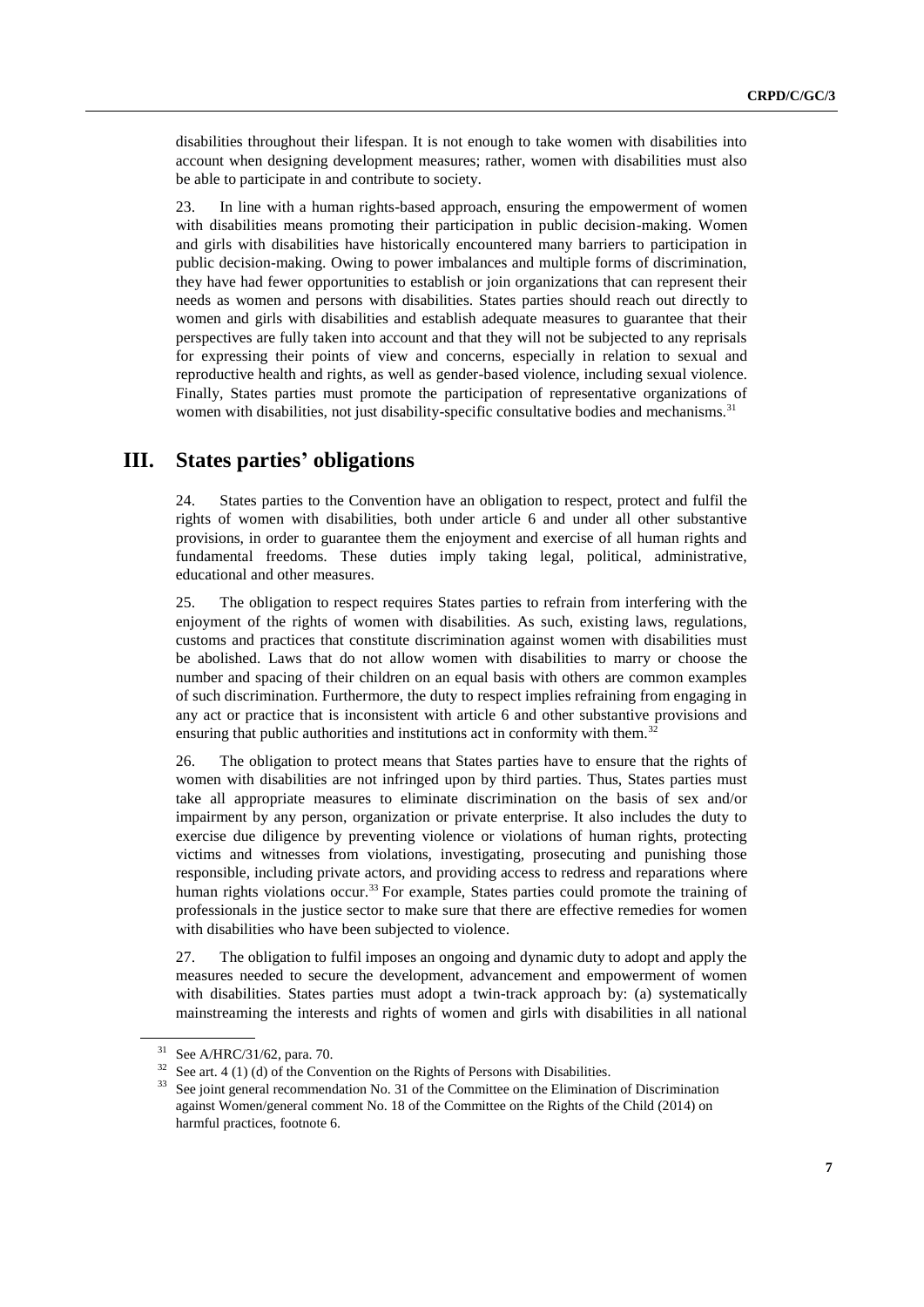action plans, strategies $34$  and policies concerning women, childhood and disability, as well as in sectoral plans concerning, for example, gender equality, health, violence, education, political participation, employment, access to justice and social protection; and (b) taking targeted and monitored action aimed specifically at women with disabilities. A twin-track approach is essential for reducing inequality in respect of participation and the enjoyment of rights.

## **IV. Relationship between article 6 and other articles of the Convention**

28. The cross-cutting nature of article 6 inextricably links it to all other substantive provisions of the Convention. In addition to being related to those articles that include an explicit reference to sex and/or gender, article 6 is particularly interrelated interrelated with the provisions dealing with violence against women with disabilities (art. 16) and with sexual and reproductive health and rights, including respect for home and the family (arts. 23 and 25); and spheres of discrimination against women with disabilities in other relevant articles.

### **A. Freedom from exploitation, violence and abuse (art. 16)**

29. Women with disabilities are at a heightened risk of violence, exploitation and abuse compared to other women.<sup>35</sup> Violence may be interpersonal or institutional and/or structural. Institutional and/or structural violence is any form of structural inequality or institutional discrimination that keeps a woman in a subordinate position, whether physically or ideologically, compared with other people in her family,  $36$  household or community.

30. Enjoyment by women with disabilities of the right to freedom from exploitation, violence and abuse can be hindered by harmful stereotypes that heighten the risk of experiencing violence. Harmful stereotypes that infantilize women with disabilities and call into question their ability to make judgments, perceptions of women with disabilities as being asexual or hypersexual and erroneous beliefs and myths heavily influenced by superstition that increase the risk of sexual violence against women with albinism<sup>37</sup> all stop women with disabilities from exercising their rights as set out in article 16.

31. Examples of violence, exploitation and/or abuse against women with disabilities that violate article 16 include the following: the acquisition of a disability as a consequence of violence, physical force; economic coercion; trafficking and deception; misinformation; abandonment; the absence of free and informed consent and legal compulsion; neglect, including the withholding or denial of access to medication; the removal or control of communication aids and the refusal to assist in communicating; the denial of personal mobility and accessibility by, for example, removing or destroying accessibility features such as ramps, assistive devices such as white canes or mobility devices such as wheelchairs; the refusal by caregivers to assist with daily activities such as bathing, menstrual and/or sanitation management, dressing and eating, which hinders enjoyment of the right to live independently and to freedom from degrading treatment; the withholding of food or water, or the threat of doing so; the infliction of fear by intimidation through bullying, verbal abuse and ridicule on the grounds of disability; the harming or threat of harming, removing or killing pets or assistance dogs or destroying objects; psychological

 $34$  See art. 4 (1) (c) of the Convention on the Rights of Persons with Disabilities.

<sup>35</sup> See A/67/227, para. 13.

<sup>36</sup> See CRPD/C/HRV/CO/1, para. 9.

<sup>37</sup> See A/HRC/24/57, para. 74.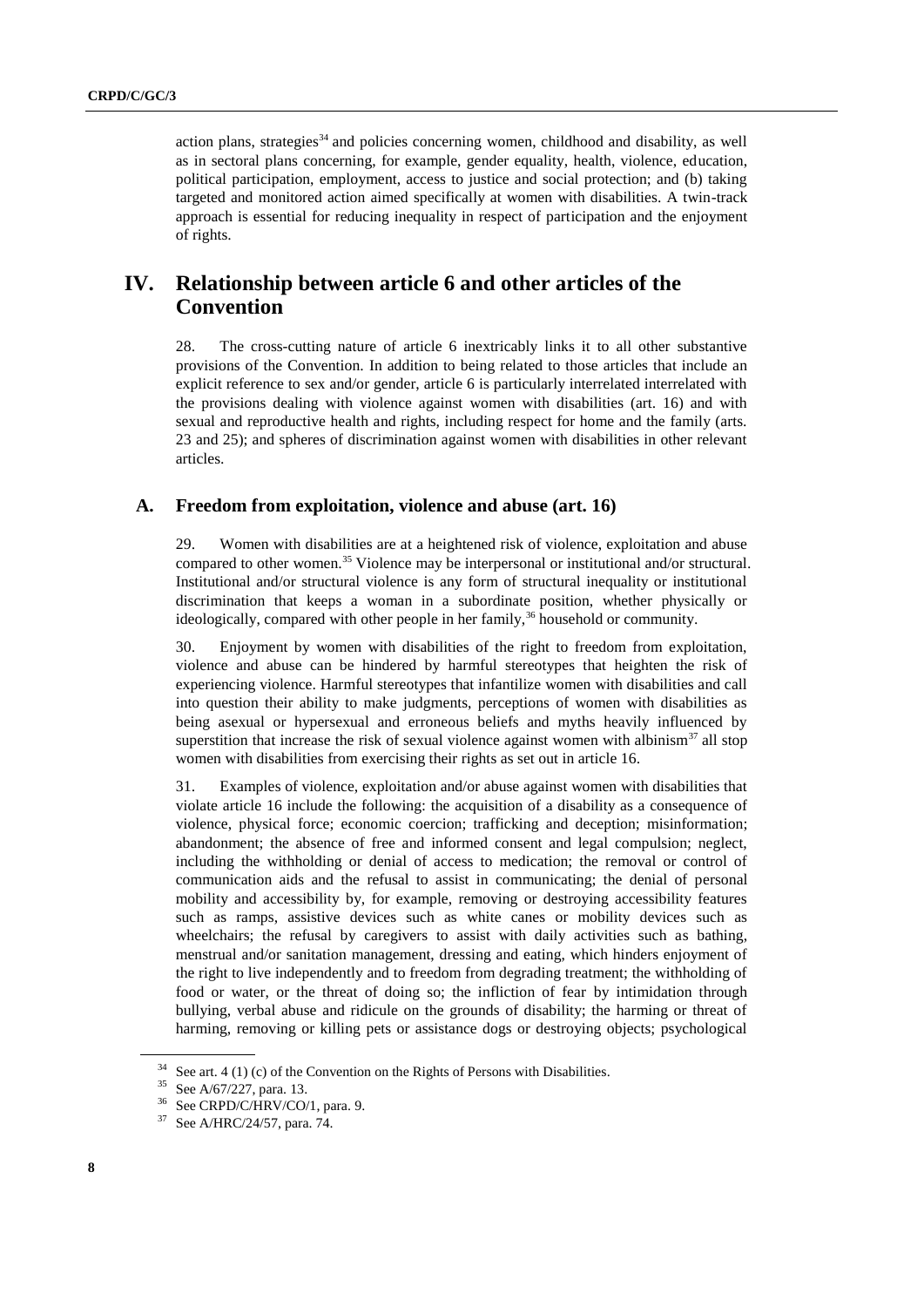manipulation; and the exercise of control, for example by restricting face-to-face or virtual access to family, friends or others.

32. Certain forms of violence, exploitation and abuse may be considered as cruel, inhuman or degrading treatment or punishment and as breaching a number of international human rights treaties. Among them are: forced, coerced and otherwise involuntary pregnancy or sterilization;<sup>38</sup> any medical procedure or intervention performed without free and informed consent, including procedures and interventions related to contraception and abortion; invasive and irreversible surgical practices such as psychosurgery, female genital mutilation and surgery or treatment performed on intersex children without their informed consent; the administration of electroshock treatment and the use of chemical, physical or mechanical restraints; and isolation or seclusion.

33. Sexual violence against women with disabilities includes rape.<sup>39</sup> Sexual abuse occurs in all scenarios, within State and non-State institutions and within the family or the community. Some women with disabilities, in particular deaf and deafblind women<sup>40</sup> and women with intellectual disabilities, may be at an even greater risk of violence and abuse because of their isolation, dependency or oppression.

34. Women with disabilities may be targeted for economic exploitation because of their impairment, which can in turn expose them to further violence. For example, women with physical or visible impairments can be trafficked for the purpose of forced begging because it is believed that they may elicit a higher degree of public sympathy.<sup>41</sup>

35. The often preferential care and treatment of boys means that violence against girls with disabilities is more prevalent than it is against boys with disabilities or girls in general. Violence against girls with disabilities includes gender-specific neglect, humiliation, concealment, abandonment and abuse, including sexual abuse and sexual exploitation, which increases during puberty. Children with disabilities are also disproportionately likely not to be registered at birth, $42$  which exposes them to exploitation and violence. Girls with disabilities are particularly at risk of violence from family members and caregivers.<sup>43</sup>

36. Girls with disabilities are particularly at risk of harmful practices, which are justified by invoking sociocultural and religious customs and values. For example, girls with disabilities are more likely to die as a result of "mercy killings" than boys with disabilities because their families are unwilling or lack the support to raise a girl with an impairment.<sup>44</sup> Other examples of harmful practices include infanticide,<sup>45</sup> accusations of "spirit possession" and restrictions in feeding and nutrition. In addition, the marriage of girls with disabilities, especially girls with intellectual disabilities, is justified under the pretext of providing future security, care and financing. In turn, child marriage contributes to higher rates of dropping out of school and to early and frequent childbirth. Girls with disabilities experience social isolation, segregation and exploitation inside the family, including by being excluded from family activities, prevented from leaving home, forced to perform unpaid housework and being forbidden from attending school.

37. Women with disabilities are subjected to the same harmful practices committed against women without disabilities such as forced marriage, female genital mutilation,

<sup>&</sup>lt;sup>38</sup> See CRPD/C/MEX/CO/1, para.37.<br><sup>39</sup> See A/GJ/227 name 25

<sup>&</sup>lt;sup>39</sup> See A/67/227, para. 35.

<sup>&</sup>lt;sup>40</sup> See CRPD/C/BRA/CO/1, para. 14.

<sup>&</sup>lt;sup>41</sup> [See](http://www2.ohchr.org/english/issues/women/docs/A.HRC.20.5.pdf) A/HRC/20/5 and Corr.1, para. 25.

See, for example, CRC/C/TGO/CO/3-4, para. 8 and 39.

<sup>43</sup> *The State of the World's Children 2013: Children with Disabilities* (United Nations publication, Sales No. E.13.XX.1).

<sup>44</sup> [See](http://www2.ohchr.org/english/issues/women/docs/A.HRC.20.5.pdf) A/HRC/20/5 and Corr.1, para. 24.

 $^{45}$  Ibid.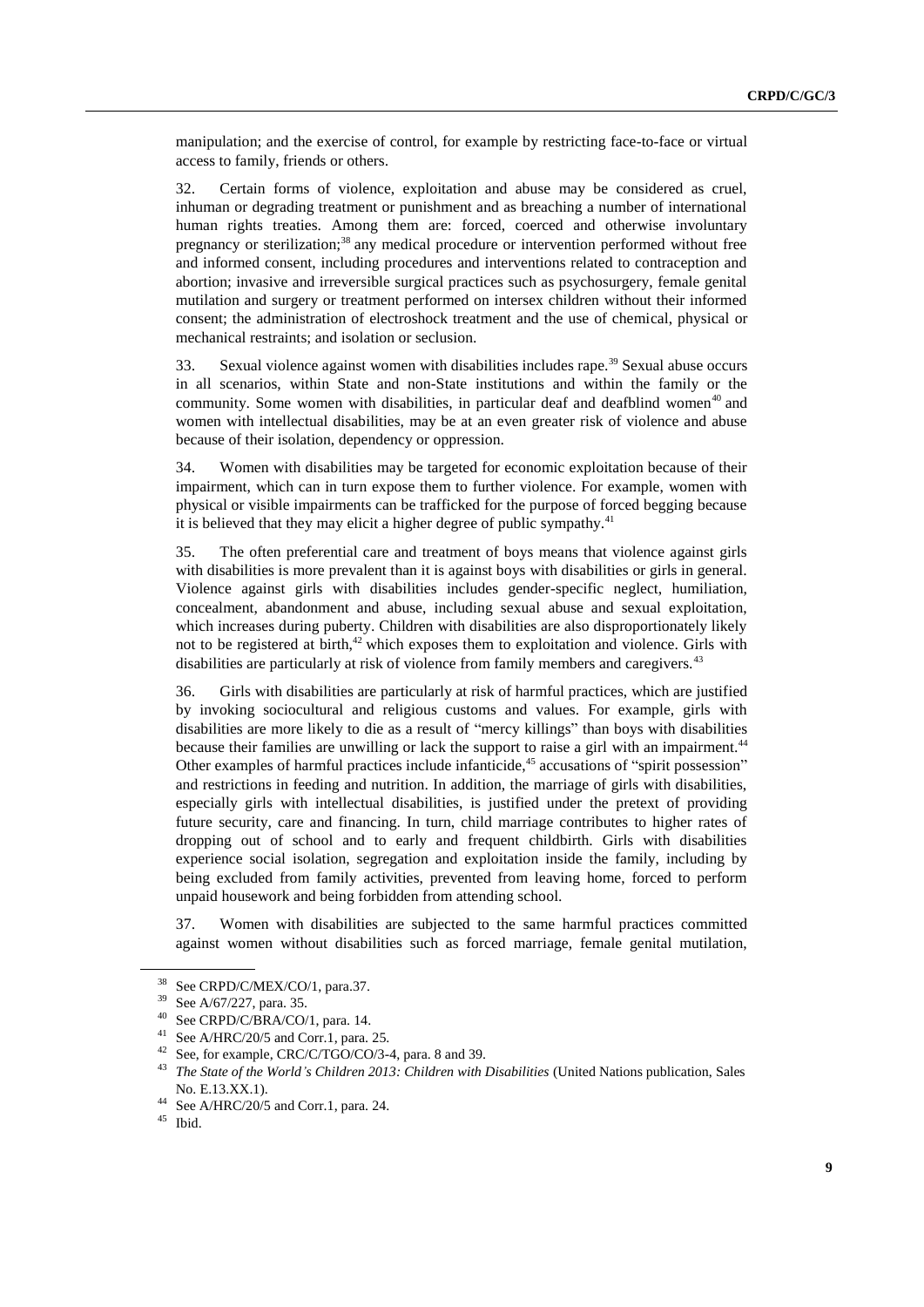crimes committed in the name of so-called honour, dowry-related violence, widowhoodrelated practices and accusations of witchcraft.<sup>46</sup> The consequences of these harmful practices go far beyond social exclusion. They reinforce harmful gender stereotypes, perpetuate inequalities and contribute to discrimination against women and girls. They can result in physical and psychological violence and economic exploitation. Harmful practices based on patriarchal interpretations of culture cannot be evoked to justify violence against women and girls with disabilities. In addition, women and girls with disabilities are particularly at risk of "virgin testing"<sup>47</sup> and, regarding HIV/AIDS-related misbeliefs, "virgin rapes".<sup>48</sup>

### **B. Sexual and reproductive health and rights, including respect for the home and the family (arts. 23 and 25)**

38. Wrongful stereotyping related to disability and gender is a form of discrimination that has a particularly serious impact on the enjoyment of sexual and reproductive health and rights, and the right to a found a family. Harmful stereotypes of women with disabilities include the belief that they are asexual, incapable, irrational, lacking control and/or hypersexual. Like all women, women with disabilities have the right to choose the number and spacing of their children, as well as the right to have control over and decide freely and responsibly on matters related to their sexuality, including sexual and reproductive health, free of coercion, discrimination and violence.<sup>49</sup>

39. Women with disabilities face multiple barriers to the enjoyment of sexual and reproductive health and rights, equal recognition before the law and access to justice. In addition to facing barriers resulting from multiple discrimination on the grounds of gender and disability, some women with disabilities, such as refugees, migrants and asylum seekers, face additional barriers because they are denied access to health care. Women with disabilities may also face harmful eugenic stereotypes that assume that they will give birth to children with disabilities and thus lead women with disabilities being discouraged or prevented from realizing their motherhood.<sup>50</sup>

40. Women with disabilities may also be denied access to information and communication, including comprehensive sexuality education, based on harmful stereotypes that assume that they are asexual and do not therefore require such information on an equal basis with others. Information may also not be available in accessible formats. Sexual and reproductive health information includes information about all aspects of sexual and reproductive health, including maternal health, contraceptives, family planning, sexually transmitted infections, HIV prevention, safe abortion and post-abortion care, infertility and fertility options, and reproductive cancer.<sup>51</sup>

<sup>&</sup>lt;sup>46</sup> See joint general recommendation No. 31 of the Committee on the Elimination of Discrimination against Women/general comment No. 18 of the Committee on the Rights of the Child (2014) on harmful practices,, para. 7.

 $^{47}$  Ibid., para. 9.

[See](http://www2.ohchr.org/english/issues/women/docs/A.HRC.20.5.pdf) A/HRC/20/5 and Corr.1,, para. 24.

<sup>49</sup> Programme of Action of the International Conference on Population and Development and the Beijing Platform for Action and the outcome documents of their review conferences.

<sup>50</sup> See A/67/227, para. 36.

<sup>&</sup>lt;sup>51</sup> See Committee on Economic, Social and Cultural Rights, general comment No. 22 (2016) on the right to sexual and reproductive health, para. 18.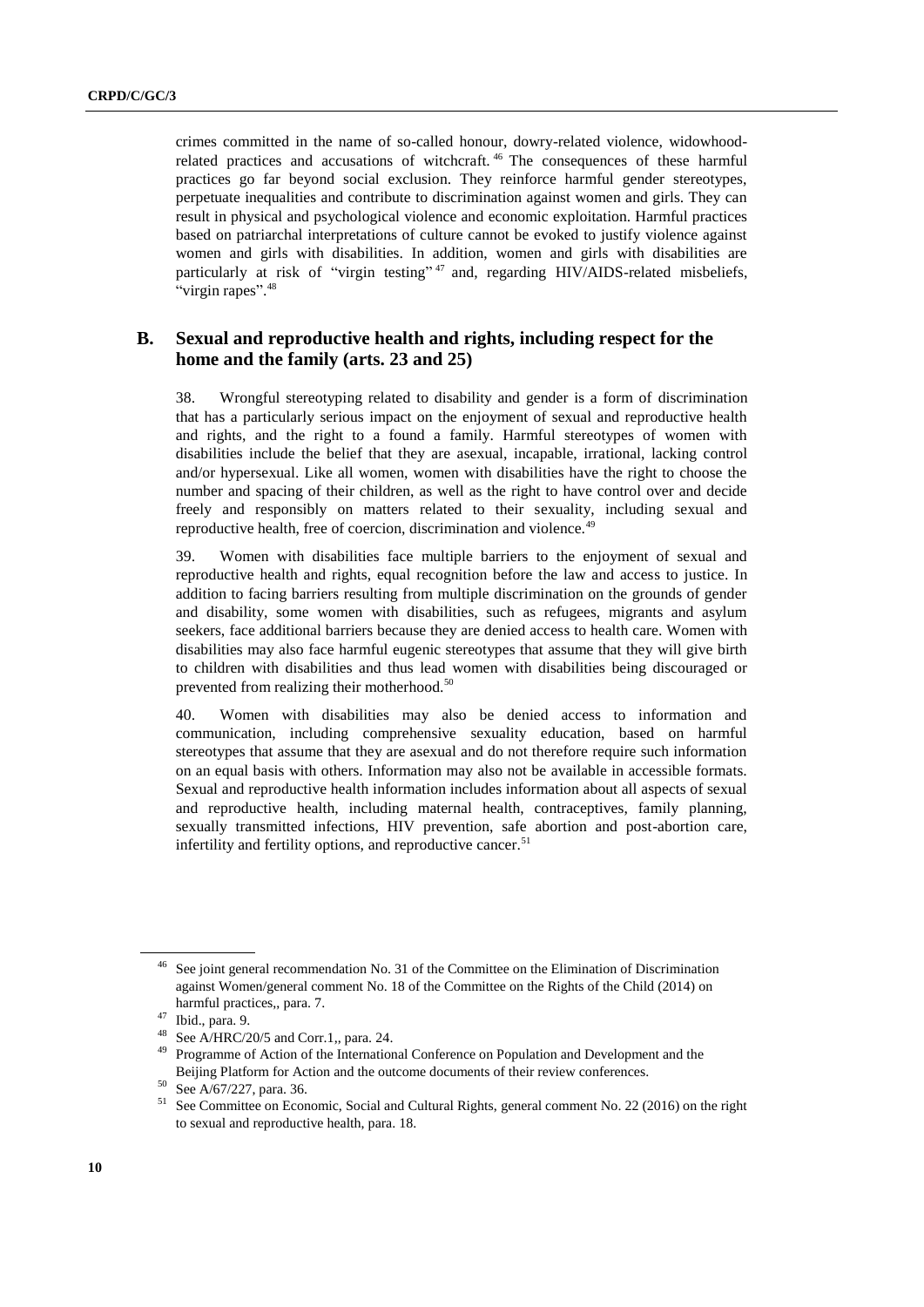41. Lack of access to sexual and reproductive health information for women with disabilities, especially women with intellectual disabilities and deaf and deafblind women, can increase their risk of being subjected to sexual violence.<sup>52</sup>

42. Health-care facilities and equipment, including mammogram machines and gynaecological examination beds, are often physically inaccessible for women with disabilities.<sup>53</sup> Safe transport for women with disabilities to attend health-care facilities or screening programmes may be unavailable, unaffordable or inaccessible.

43. Attitudinal barriers raised by health-care staff and related personnel may result in women with disabilities being refused access to health-care practitioners and/or services, especially women with psychosocial or intellectual impairments, deaf and deafblind women and women who are still institutionalized.<sup>54</sup>

44. In practice, the choices of women with disabilities, especially women with psychosocial or intellectual disabilities, are often ignored and their decisions are often substituted by those of third parties, including legal representatives, service providers, guardians and family members, in violation of their rights under article 12 of the Convention.<sup>55</sup> All women with disabilities must be able to exercise their legal capacity by taking their own decisions, with support when desired, with regard to medical and/or therapeutic treatment, including by taking their own decisions on retaining their fertility and reproductive autonomy, exercising their right to choose the number and spacing of children, consenting and accepting a statement of fatherhood and exercising their right to establish relationships. Restricting or removing legal capacity can facilitate forced interventions, such as sterilization, abortion, contraception, female genital mutilation, surgery or treatment performed on intersex children without their informed consent and forced detention in institutions.<sup>56</sup>

45. Forced contraception and sterilization can also result in sexual violence without the consequence of pregnancy, especially for women with psychosocial or intellectual disabilities, women in psychiatric or other institutions and women in custody. Therefore, it is particularly important to reaffirm that the legal capacity of women with disabilities should be recognized on an equal basis with that of others  $57$  and that women with disabilities have the right to found a family and be provided with appropriate assistance to raise their children.

46. Harmful gender and/or disability stereotypes based on such concepts as incapacity and inability can result in mothers with disabilities facing legal discrimination, which is why these women are significantly overrepresented in child protection proceedings and disproportionately lose contact and custody of their children, who are subject to adoption proceedings and/or to being placed in an institution. In addition, a husband can be granted separation or divorce on the basis of his wife's psychosocial disability.

<sup>&</sup>lt;sup>52</sup> See, for example, CRPD/C/MEX/CO/1, para. 50 (b).

<sup>53</sup> See Committee on the Rights of Persons with Disabilities, general comment No. 2 (2014) on accessibility, para. 40, and, for example, CRPD/C/DOM/CO/1, para. 46.

See A/HRC/20/5 and Corr.1, para. 37.

<sup>&</sup>lt;sup>55</sup> Office of the United Nations High Commissioner for Human Rights, United Nations Entity for Gender Equality and the Empowerment of Women, Joint United Nations Programme on HIV/AIDS, United Nations Development Programme, United Nations Population Fund, UNICEF and WHO, "Eliminating forced, coercive and otherwise involuntary sterilization: an interagency statement" (WHO, 2014).

See Committee on the Rights of Persons with Disabilities, general comment No. 1 (2014) on equal recognition before the law, para. 35.

 $57$  Ibid., para. 31. See also art. 12 of the Convention on the Rights of Persons with Disabilities and art. 15 of the Convention on the Elimination of All Forms of Discrimination against Women.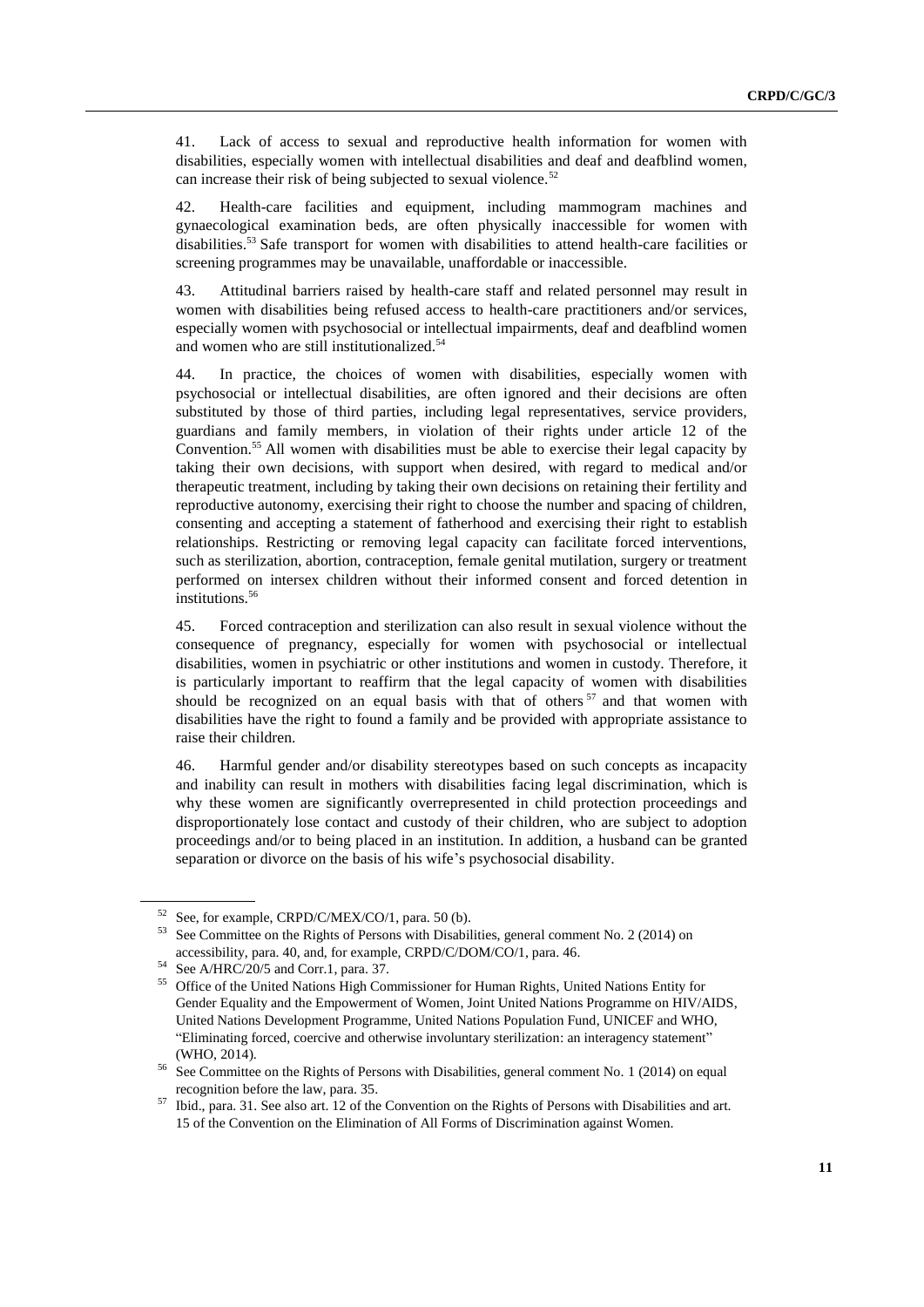## **C. Discrimination against women with disabilities in other articles of the Convention**

#### **Awareness-raising (art. 8)**

47. Women with disabilities are exposed to compounded stereotypes that can be particularly harmful. Gender and disability stereotypes affecting women with disabilities include: being burdensome to others (i.e., they must be cared for, are a cause of hardship, an affliction and a responsibility, or require protection); being vulnerable (i.e., they are considered defenceless, dependent, reliant or unsafe); being victims (i.e., they are considered to be suffering, passive or helpless) or inferior (i.e., they are considered unable, inadequate, weak or worthless); having a sexual abnormality (e.g., they are stereotyped as asexual, inactive, overactive, incapable or sexually perverse); or being mystical or sinister (stereotyped as cursed, possessed by spirits, practitioners of witchcraft, harmful or bring either good or bad luck). Gender and/or disability stereotyping is the practice of ascribing to a specific individual a stereotypical belief; it is wrongful when it results in a violation or in violations of human rights and fundamental freedoms. An example of this is the failure of the justice system to hold the perpetrator of sexual violence against a woman with disability accountable based on stereotypical views about the women's sexuality or her credibility as a witness.

#### **Accessibility (art. 9)**

48. The lack of consideration given to gender and/or disability aspects in policies relating to the physical environment, to transportation, to information and communications, including information and communications technologies and systems, and to other facilities and services open or provided to the public, both in urban and rural areas, prevents women with disabilities from living independently and participating fully in all areas of life on an equal basis with others. This is especially relevant in terms of women with disabilities' access to safe houses, support services and procedures that provide effective and meaningful protection from violence, abuse and exploitation or in terms of providing health care, in particular reproductive health care.<sup>58</sup>

#### **Situations of risk and humanitarian emergencies (art. 11)**

49. In situations of armed conflict, occupation of territories, natural disasters and humanitarian emergencies, women with disabilities are at an increased risk of sexual violence and are less likely to have access to recovery and rehabilitation services or access to justice.<sup>59</sup> Women refugees, migrants and asylum seekers with disabilities may also face an increased risk of violence because they are denied the right to access health and justice systems because of their citizenship status.

50. Women with disabilities in situations of risk and humanitarian emergencies are at an increased risk of sexual violence, as outlined in the previous section. In addition, the lack of sanitation facilities increases discrimination against women with disabilities, who face a number of barriers to accessing humanitarian aid. Although women and children are prioritized in the distribution of humanitarian relief, women with disabilities cannot always obtain information on relief projects, as that information is often not available in accessible formats. When women with disabilities do receive information, they may not be able to

<sup>&</sup>lt;sup>58</sup> See See Committee on the Rights of Persons with Disabilities, general comment No. 2 (2014) on accessibility.

Statement of the Committee on the Rights of Persons with Disabilities on disability inclusion for the World Humanitarian Summit, available from the Committee's web page (www.ohchr.org/EN/HRBodies/CRPD/Pages/CRPDIndex.aspx).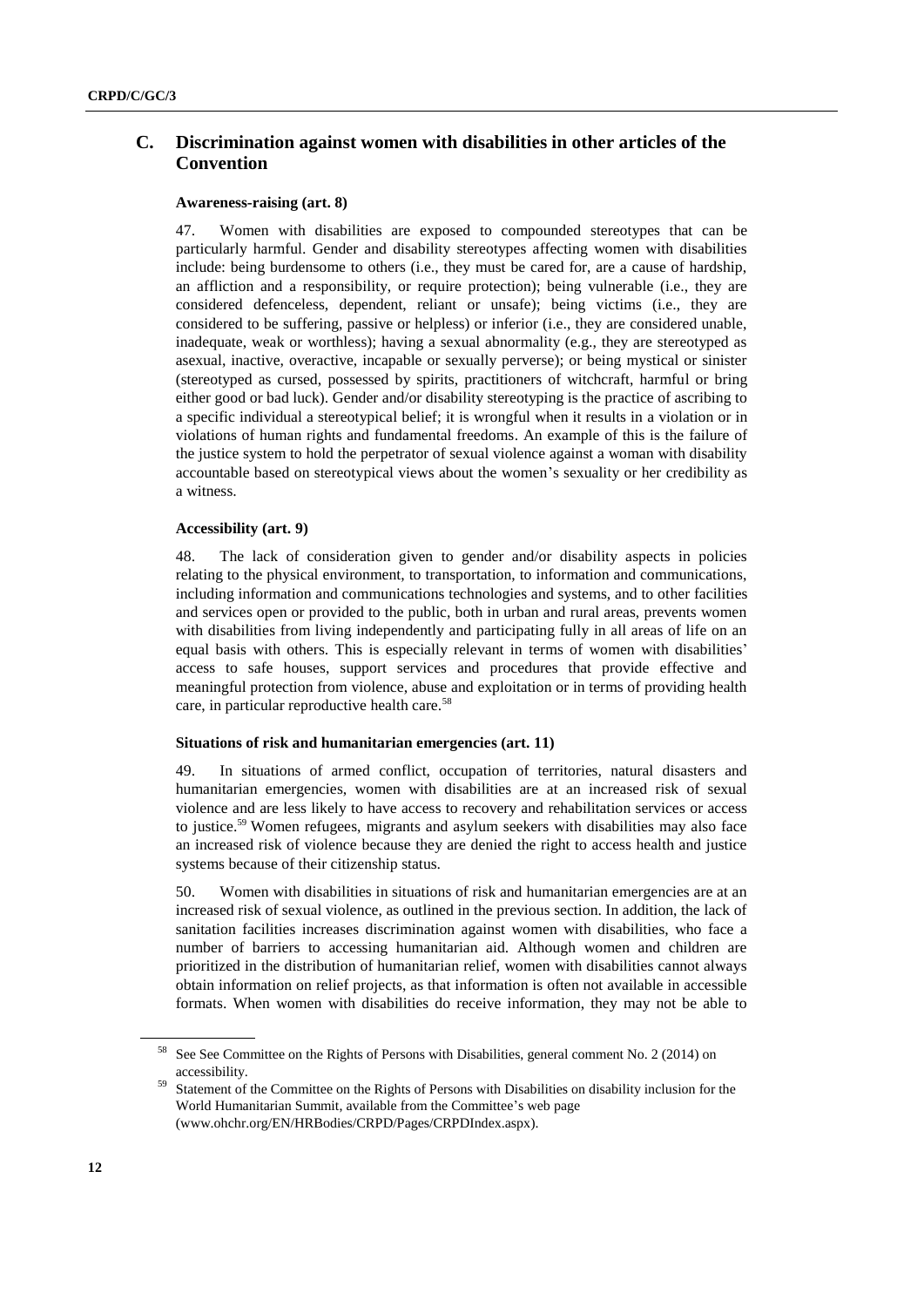physically access distribution points. Even when they do, they may not be able to communicate with staff. Likewise, if women with disabilities are subjected to violence, exploitation or abuse, information and communication helplines and hotlines may not be accessible. Refugee camps often lack child protection mechanisms for children with disabilities. In addition, accessible sanitation facilities to ensure hygienic menstrual management are often unavailable, which can in turn increase women with disabilities' exposure to violence. Single women with disabilities face barriers to accessible evacuation as a result of an emergency or disaster situation, in particular if they are accompanied by their children at the time of evacuation. This disproportionately affects internally displaced women with disabilities who are without an adult family member, friends or caregivers. Displaced girls with disabilities face additional barriers in accessing formal and non-formal education, especially in crisis settings.

#### **Equal recognition before the law (art. 12)**

51. Women with disabilities, more often than men with disabilities and more often than women without disabilities, are denied the right to legal capacity. Their rights to maintain control over their reproductive health, including on the basis of free and informed consent, $60$ to found a family, to choose where and with whom to live, to physical and mental integrity, to own and inherit property, to control their own financial affairs and to have equal access to bank loans, mortgages and other forms of financial credit<sup> $61$ </sup> are often violated through patriarchal systems of substituted decision-making.

#### **Access to justice (art. 13)**

52. Women with disabilities face barriers to accessing justice, including with regard to exploitation, violence and abuse, owing to harmful stereotypes, discrimination and lack of procedural and reasonable accommodations, which can lead to their credibility being doubted and their accusations being dismissed.<sup>62</sup> Negative attitudes in the implementation of procedures may intimidate victims or discourage them from pursuing justice. Complicated or degrading reporting procedures, the referral of victims to social services rather than the provision of legal remedies, dismissive attitudes by the police or other law enforcement agencies are examples of such attitudes. This could lead to impunity and to the invisibility of the issue, which in turn could result in violence lasting for extended periods of time.<sup>63</sup> Women with disabilities may also fear reporting violence, exploitation or abuse because they are concerned that they may lose the support required from caregivers.<sup>64</sup>

#### **Liberty and security of person and freedom from torture or cruel, inhuman or degrading treatment or punishment (arts. 14 and 15)**

53. Violations relating to deprivation of liberty disproportionately affect women with intellectual or psychosocial disabilities and those in institutional settings. Those deprived of their liberty in places such as psychiatric institutions, on the basis of actual or perceived impairment, are subject to higher levels of violence, as well as to cruel, inhuman or degrading treatment or punishment<sup>65</sup> and are segregated and exposed to the risk of sexual

 $60$  Committee on the Rights of Persons with Disabilities, general comment No. 1 (2014) on equal recognition before the law.

<sup>61</sup> *World Survey on the Role of Women in Development 2014: Gender Equality and Sustainable Development* (United Nations publication, Sales No. E.14.IV.6).

<sup>&</sup>lt;sup>62</sup> See A/HRC/20/5 and Corr.1, para. 41, and A/67/227, para. 42.

 $^{63}$  See A/HRC/20/5 and Corr.1, para. 19.

Ibid., para. 16.

<sup>65</sup> Ibid., para. 39.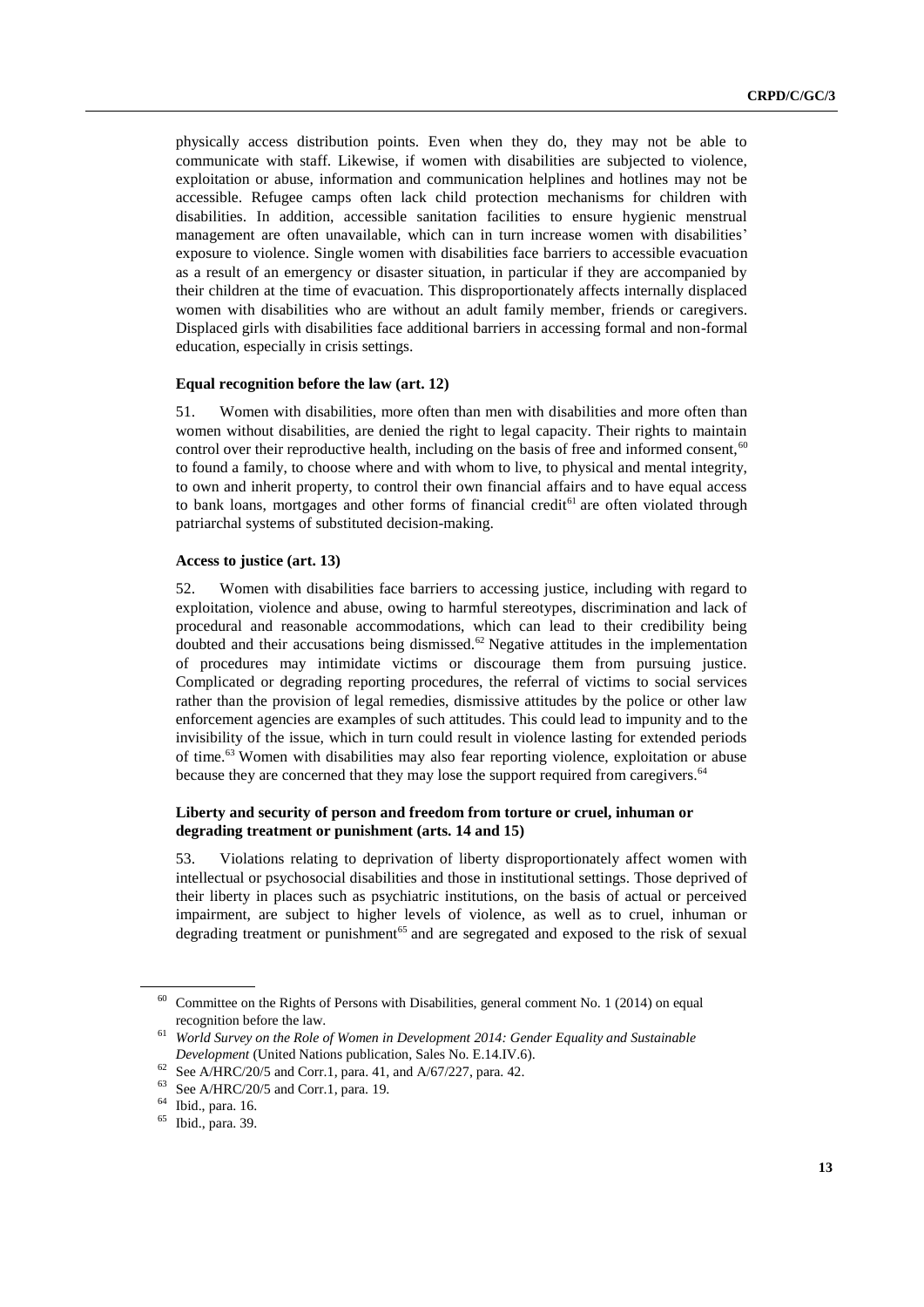violence and trafficking within care and special education institutions.<sup>66</sup> Violence against women with disabilities in institutions includes: involuntary undressing by male staff against the will of the woman concerned; forced administration of psychiatric medication; and overmedication, which can reduce the ability to describe and/or remember sexual violence. Perpetrators may act with impunity because they perceive little risk of discovery or punishment given that access to judicial remedies is severely restricted, and women with disabilities subjected to such violence are unlikely to be able to access helplines or other forms of support to report such violations.

#### **Freedom from torture or cruel, inhuman or degrading treatment or punishment and protecting the integrity of the person (arts. 15 and 17)**

54. Women with disabilities are more likely to be subjected to forced interventions than are women in general and men with disabilities. Such forced interventions are wrongfully justified by theories of incapacity and therapeutic necessity, are legitimized under national laws and may enjoy wide public support for being in the alleged best interest of the person concerned.<sup>67</sup> Forced interventions violate a number of rights enshrined in the Convention, namely: the right to equal recognition before the law; the right to freedom from exploitation, violence and abuse; the right to found a family; the right to the integrity of the person; the right to sexual and reproductive health; and the right to freedom from torture or cruel, inhuman or degrading treatment or punishment.<sup>68</sup>

#### **Living independently and being included in the community (art. 19)**

55. The right of women with disabilities to choose their place of residence may be adversely affected by cultural norms and patriarchal family values that limit autonomy and oblige them to live in a particular living arrangement. Thus, multiple discrimination can prevent the full and equal enjoyment of the right to live independently and to be included in the community. Age and impairment, separately or jointly, can increase the risk of institutionalization of older persons with disabilities.<sup>69</sup> In addition, it has been widely documented that institutionalization may expose persons with disabilities to violence and abuse, with women with disabilities being particularly exposed.<sup>70</sup>

#### **Education (art. 24)**

56. Harmful gender and disability stereotypes combine to fuel discriminatory attitudes, policies and practices, such as: giving greater value to the education of boys over girls, using educational material perpetuating wrongful gender and disability stereotypes, encouraging the child marriage of girls with disabilities, carrying out gender-based family activities, assigning caregiver roles to women and girls and not providing accessible sanitation facilities at schools to ensure hygienic menstrual management. In turn, these result in higher rates of illiteracy, school failure, uneven daily attendance rates, absenteeism and dropping out of school entirely.

#### **Health and rehabilitation (arts. 25 and 26)**

57. Women with disabilities face barriers to accessing health and rehabilitation services. Among these barriers are: a lack of education and information on sexual and reproductive health and rights; physical barriers to gynaecological, obstetric and oncology services; and

<sup>66</sup> See CRPD/C/UKR/CO/1, para. 11.

<sup>67</sup> See A/HRC/22/53, para. 64.

See CRPD/C/SWE/CO/1, para. 37.

<sup>69</sup> See E/2012/51 and Corr.1.

<sup>70</sup> See A/HRC/28/37, para. 24.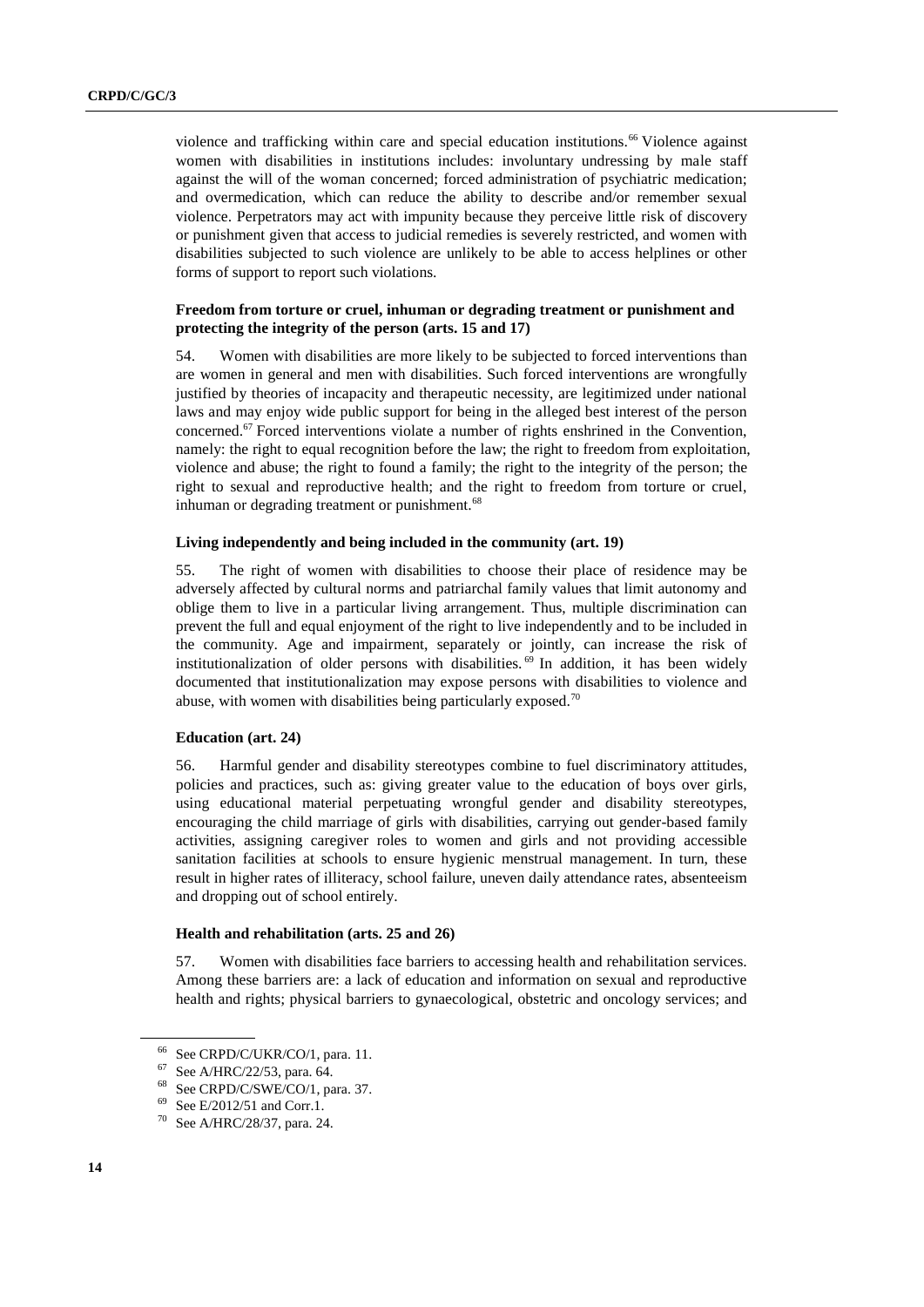attitudinal barriers to fertility and hormone treatments. In addition, physical and psychological rehabilitation services, including counselling for acts of gender-based violence, may not be accessible, inclusive or age- or gender-sensitive.

#### **Employment (art. 27)**

58. Besides the general barriers that persons with disabilities face when trying to exercise their right to work, women with disabilities also face unique barriers to their equal participation in the workplace, including sexual harassment and unequal pay and the lack of access to seek redress because of discriminatory attitudes dismissing their claims, as well as physical, information and communications barriers.<sup>71</sup>

#### **Social protection (art. 28)**

59. As a consequence of discrimination, women represent a disproportionate percentage of the world's poor, which leads to a lack of choice and opportunities, especially in terms of formal employment income. Poverty is both a compounding factor and the result of multiple discrimination. Older women with disabilities especially face many difficulties in accessing adequate housing, are more likely to be institutionalized and do not have equal access to social protection and poverty reduction programmes.<sup>72</sup>

#### **Participation in political and public life (art. 29)**

60. The voices of women and girls with disabilities have historically been silenced, which is why they are disproportionately underrepresented in public decision-making. Owing to power imbalances and multiple discrimination, they have had fewer opportunities to establish or join organizations that can represent their needs as women, children and persons with disabilities.

## **V. National implementation**

61. In its examination of States parties' reports, the Committee has noted that States parties face a number of consistent challenges to guaranteeing to women with disabilities the full enjoyment of all their rights without discrimination and on an equal basis with others, in compliance with article 6 and other related articles of the Convention.

62. In the light of the normative content and obligations outlined above, States parties should take the steps set out below to ensure full implementation of article 6 and provide adequate resources in that regard.

63. States parties should combat multiple discrimination by, inter alia:

(a) Repealing discriminatory laws, policies and practices that prevent women with disabilities from enjoying all the rights enshrined in the Convention, outlawing gender- and disability-based discrimination and its intersectional forms, criminalizing sexual violence against girls and women with disabilities, prohibiting all forms of forced sterilization, forced abortion and non-consensual birth control, prohibiting all forms of forced gender- and/or disability-related medical treatment and taking all appropriate legislative steps to protect women with disabilities against discrimination;

(b) Adopting appropriate laws, policies and actions to ensure that the rights of women with disabilities are included in all policies, especially in policies related to women in general and policies on disability;

<sup>&</sup>lt;sup>71</sup> See A/HRC/20/5 and Corr.1, para. 40, and A/67/227, para. 67.

<sup>72</sup> See A/70/297.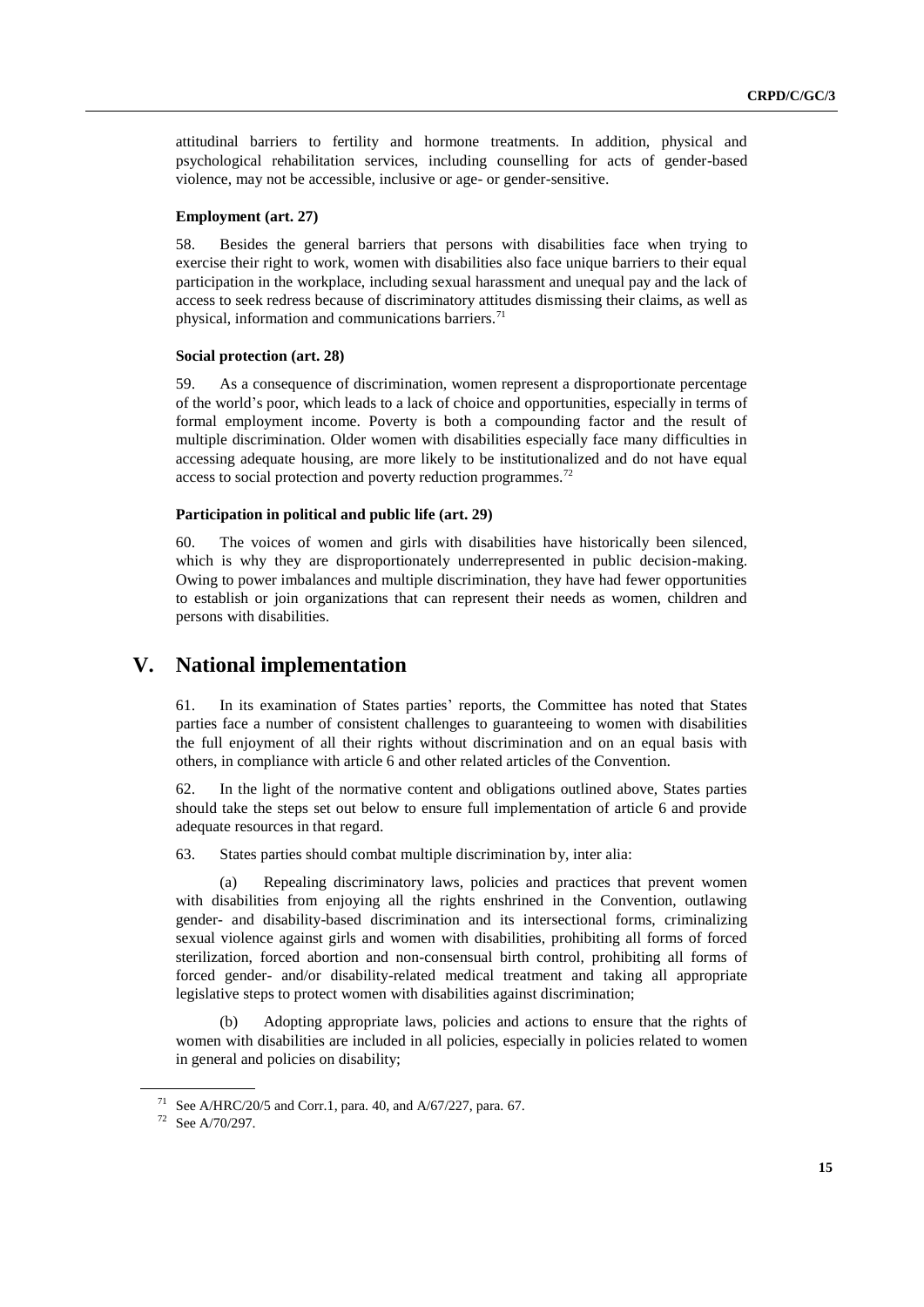(c) Addressing all barriers that prevent or restrict the participation of women with disabilities and ensuring that women with disabilities, as well as the views and opinions of girls with disabilities, through their representative organizations, are included in the design, implementation and monitoring of all programmes that have an impact on their lives; and including women with disabilities in all branches and bodies of the national monitoring system;

(d) Collecting and analysing data on the situation of women with disabilities in all areas relevant to them in consultation with organizations of women with disabilities with a view to guiding policy planning for the implementation of article 6 and to eliminating all forms of discrimination, especially multiple and intersectional discrimination, and improving data collection systems for adequate monitoring and evaluation;

Ensuring that all international cooperation is disability- and gender-sensitive and inclusive and including data and statistics on women with disabilities in the implementation of the 2030 Agenda on Sustainable Development, including the Sustainable Development Goals, together with their targets and indicators, as well as other international frameworks.

64. States parties should take all appropriate measures to ensure the development, advancement and empowerment of women with disabilities by, inter alia:

Repealing any law or policy that prevents women with disabilities from effectively and fully participating in political and public life on an equal basis with others, including in respect of the right to form and join organizations and networks of women in general and of women with disabilities in particular;

(b) Adopting affirmative action measures for the development, advancement and empowerment of women with disabilities, in consultation with organizations of women with disabilities, with the aim of immediately addressing inequalities and ensuring that women with disabilities enjoy equality of opportunity with others. Such measures should be adopted in particular with regard to access to justice, the elimination of violence, respect for home and the family, sexual health and reproductive rights, health, education, employment and social protection. Public and private services and facilities used by women with disabilities should be fully accessible in compliance with article 9 of the Convention and the Committee's general comment No. 2 (2014) on accessibility, and public and private service providers should be trained and educated on applicable human rights standards and on identifying and combating discriminatory norms and values so that they can provide appropriate attention, support and assistance to women with disabilities;

(c) Adopting effective measures to provide women with disabilities access to the support they may require to exercise their legal capacity, in line with the Committee's general comment No. 1 (2014) on equal recognition before the law, to give their free and informed consent and to take decisions about their own lives;

(d) Supporting and promoting the creation of organizations and networks of women with disabilities, and supporting and encouraging women with disabilities to take leadership roles in public decision-making bodies at all levels;

(e) Promoting the carrying out of specific research on the situation of women with disabilities, in particular research on impediments to the development, advancement and empowerment of women with disabilities in all areas related to them; considering women with disabilities in the collection of data relating to persons with disabilities and to women in general; appropriately targeting policies for the development, advancement and empowerment of women with disabilities; involving women with disabilities and their representative organizations in the design, implementation, monitoring and evaluation of, and training for, data collection; and establishing consultation mechanisms for the creation